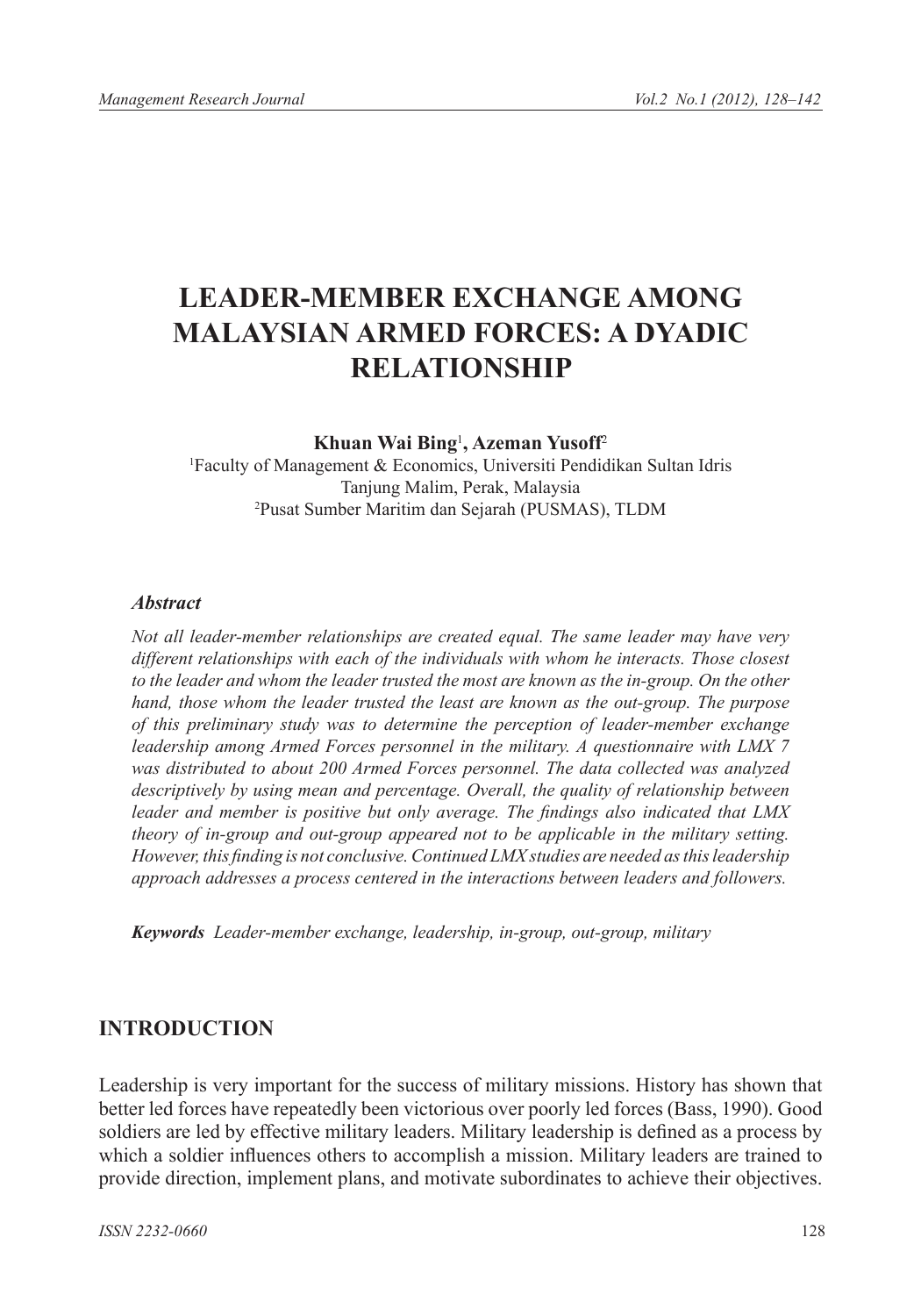In other words, effective leadership is a major managerial issue (Smith & Rupp, 2004). Historically, military forces have been known for their strong and authoritative style of leadership (Bass, 1990). The old "tear-'em-down-and-build-'em-back-up" leadership style has been replaced with boosting recruits "self-esteem," and instead of obstacle courses, they run "confidence courses" (Bockhorn, 2000). As the military work force transformed, so did the need to review what was required of leaders to discipline and mold mixed groups into a single military unit.

Military leaders are expected to inspire their soldiers to fight and carry out missions which are at times beyond their capabilities. Moreover, military leaders are also expected to be concerned about their soldiers' morale since morale has a tremendous impact on motivation and can make a difference in the battlefield. In short, the basic goal of military training is to develop loyalty, self-discipline, physical fitness, self-confidence, pride in service, and military values (Carbone, 2001). The interactions between military leaders and their soldiers make the dyadic relationship between leaders and followers. Leader member exchange (LMX) focuses the lens on the quality of the relationship between the leader and the follower.

LMX has become a popular leadership theory in the past 30 years due to its hypothesized relationships between leader processes and leader outcomes (Gerstner  $&$  Day, 1997). At the time of its inception in the early 1970s by Graen and colleagues (Dansereau, Graen, & Haga, 1975; Graen, 1976; Graen & Cashman, 1975), LMX represented a break from the more traditional leadership research that focused on the characteristics of the leader or on the constraints of the situation. Instead, LMX was one of the first leadership theories to focus on the relationship element of leadership and the fact that all leadership relationships are not created equal. The same leader may have very different relationships with each of the individuals with whom he interacts. Those closest to the leader and whom the leader trusted the most are known as the in-group. On the other hand, those whom the leader trusted the least are known as the out-group. LMX also takes into account that trust in the relationship, is strengthen over time with mutually beneficial exchanges. Naturally, the in-group members received more praises, rewards and benefits from the leader. Over time, the leader follower relationship is reinforced by the behavior of the leader and the members (Yukl, O'Donnell & Taber, 2009) and developed into a more mature or permanent relationship.

Despite the apparent stability and generalizability of LMX, Northouse (2006) concluded that further exploration of the LMX is needed. The most obvious criticism of LMX theory is that it challenges the basic human value of fairness. This is because LMX theory divides the work unit into two groups and one group receices more attention, it gives the appearance of discrimination against the out-group (Northouse, 2006). Secondly, the basic ideas of the theory are not fully developed. Thirdly, leadership is vital to a soldier's success. Although there are many studies on leadership generally, but few were on military leadership. However, a better understanding of how leader-member exchange leadership translates across different demographic groups in Malaysia is still necessary. This study is intended to contribute to the development and understanding of leader-member exchange in the military setting. The findings of this study would provide needed feedback and contribute to a better understanding of how leadership influences subordinates' trust while the military is in the midst of a fundamental expansion of its capabilities.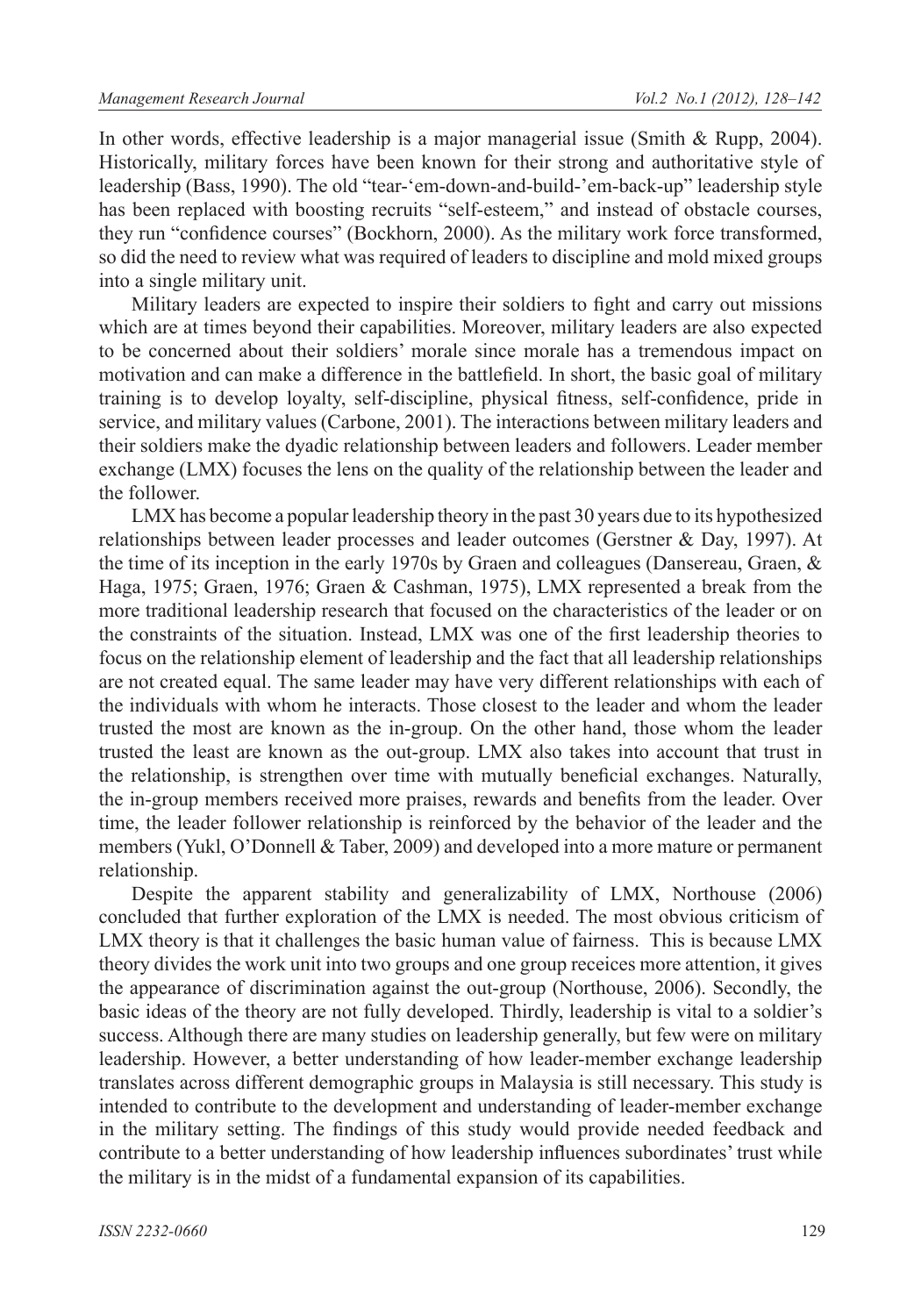### **Research Objectives**

The purpose of this research was to determine the perception of leader-member exchange leadership among navy and army personnel in the military.

Specifically, this research was conducted to achieve the following objectives:

Analyze the level of leader-member exchange leadership in the Malaysian military;

Determine if there is an in-group and out-group relationships among navy and army personnel in the Malaysian military;

# **LITERATURE REVIEW**

Leader-member exchange (LMX) theory describes the dyadic process of relational roles between a leader and each individual follower. Leaders form unique relationships with each follower through differentiated exchanges that can be characterized as being of either high or low quality (Hoirul & Winter, 2009). The theory emphasizes that a leader's relationship often varies from one follower to another (O'Donnell, Yukl & Taber, 2012). The exchange relationship gradually develops over time as the leader interacts with each follower and the role is negotiated (Mahsud, Yukl & Prussia, 2010). LMX theory was formerly called the vertical dyad linkage theory because of its focus on reciprocal influence. The processes involve vertical dyads composed of one person who has direct authority over another person.



**Figure 1** Dyadic Relationship of Leader-Member

LMX theory focuses on the amount of interaction between a leader and individual. It contends that outcome of a leadership is dependent upon how much of interaction exists between the leader and the members. Some of the relationships developed are of high quality whereas others are of low quality. In general, these dyadic exchanges are thought to range on a continuum from high to low. Since a leader has limited time, discretion and positional power, they tend to focus their attention on members who would maximize their leadership outcome. Hence, only a few high quality LMX relationships can exist in work groups.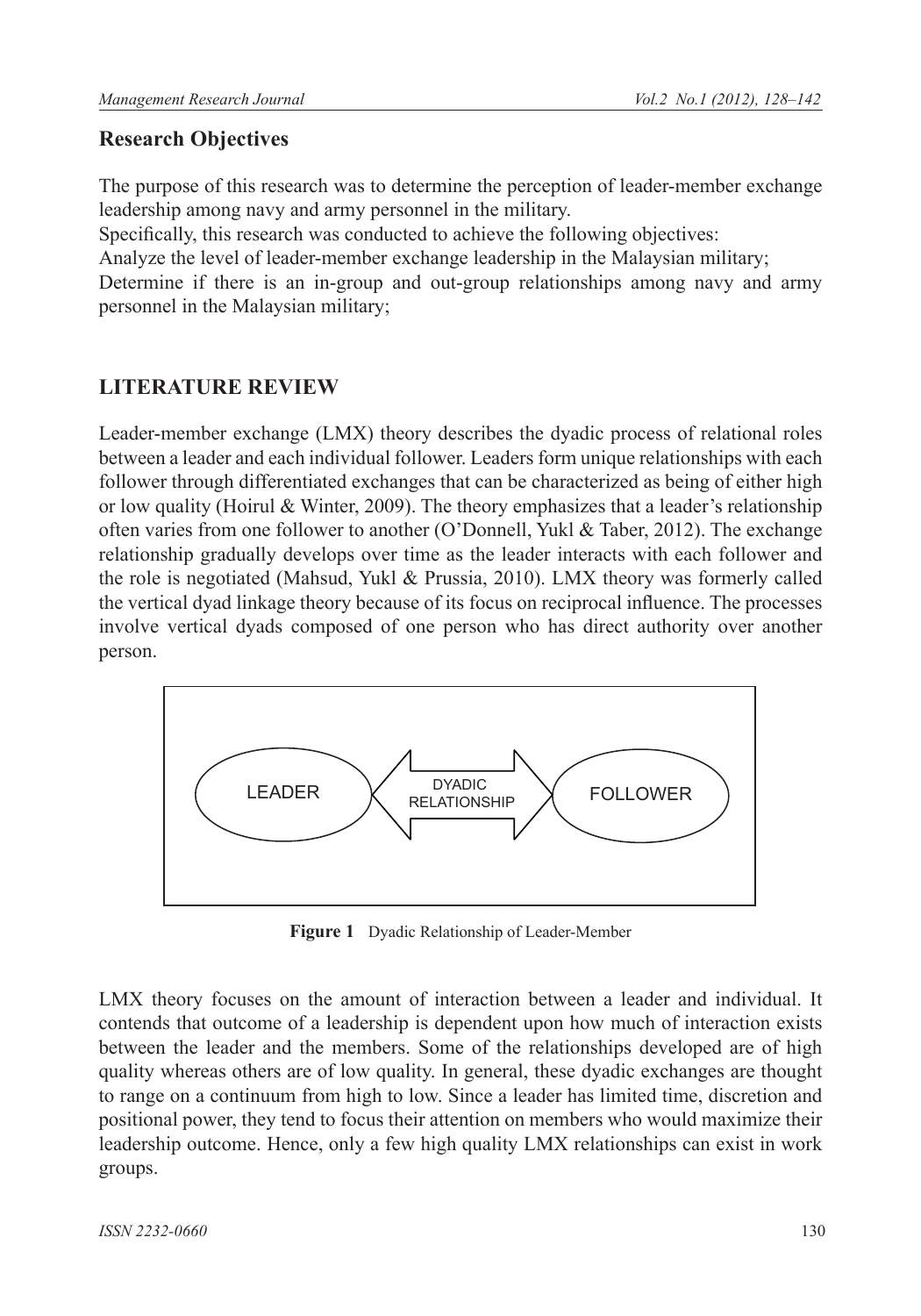### **High Quality LMX Relationships**

In high quality LMX relationships, the exchanges between leader and follower are accentuated by mutual trust, respect and obligation such that there is reciprocal interaction between leader and follower. This reciprocity contributes to role negotiation over time where followers actively participate in decision-making processes that elevate their social status as "in-group" members within the work group (Hoirul & Winter, 2009; Anusuiya, Rozhan & Murali, 2010).

In exchange, the subordinate is expected to be committed to the work and loyal to the leader (Mahsud, Yukl & Prussia, 2010). The members go beyond their expected roles and have a constructive approach to the tasks. They would seek out their leaders and look for high interaction with them (Schyns, Kroon & Moors, 2008). They seemed to gravitate towards leaders who demonstrated traits that they valued (Ehrhart  $\&$  Klein, 2001). If the follower values 'commitment' and they perceive the leader as commited, they will follow the leader effectively. "Value congruence" made followers and leaders comfortable with one another and facilitated establishment of common ground (Bugstad, 2006). At the same time, they also receive special attention from the leaders as *leaders identify them*  as subordinates that are proactively seeking to help the leadership role. The In-Group is identified as high-quality of LMX with positive outcomes.

Some of the characteristics and benefits of In-Group members are:

- 1. Members initiate and negotiate their role expansion beyond their job description.
- 2. The relationship with leader comprises of mutual trust, respect and liking (Mahsud, Yukl & Prussia, 2010).
- 3. Members receive reciprocal attention, more information and concerns from their leader.
- 4. Members receive more positive performance evaluation, higher frequency of promotions, their desired work assignments, additional responsibilities, and much more support.
- 5. Leader provides more psychological support, recognizes subordinate contributions, develops subordinate skills, and consult with subordinates to learn about their ideas and concerns (Mahsud et al., 2010).
- 6. Members

### **Low Quality LMX Relationships**

In low quality LMX relationships, the social exchanges between leader and follower are contractual in nature where tasks are performed according to formal regulations defined by a unilateral information flow from leader to follower. Followers often receive little support and encouragement from their leader and are delegated minimal responsibility with simple tasks. Compared to the in-group, the members of out-group do not receive any additional attention or benefits, their interaction with leader is formal and task oriented. Extra benefits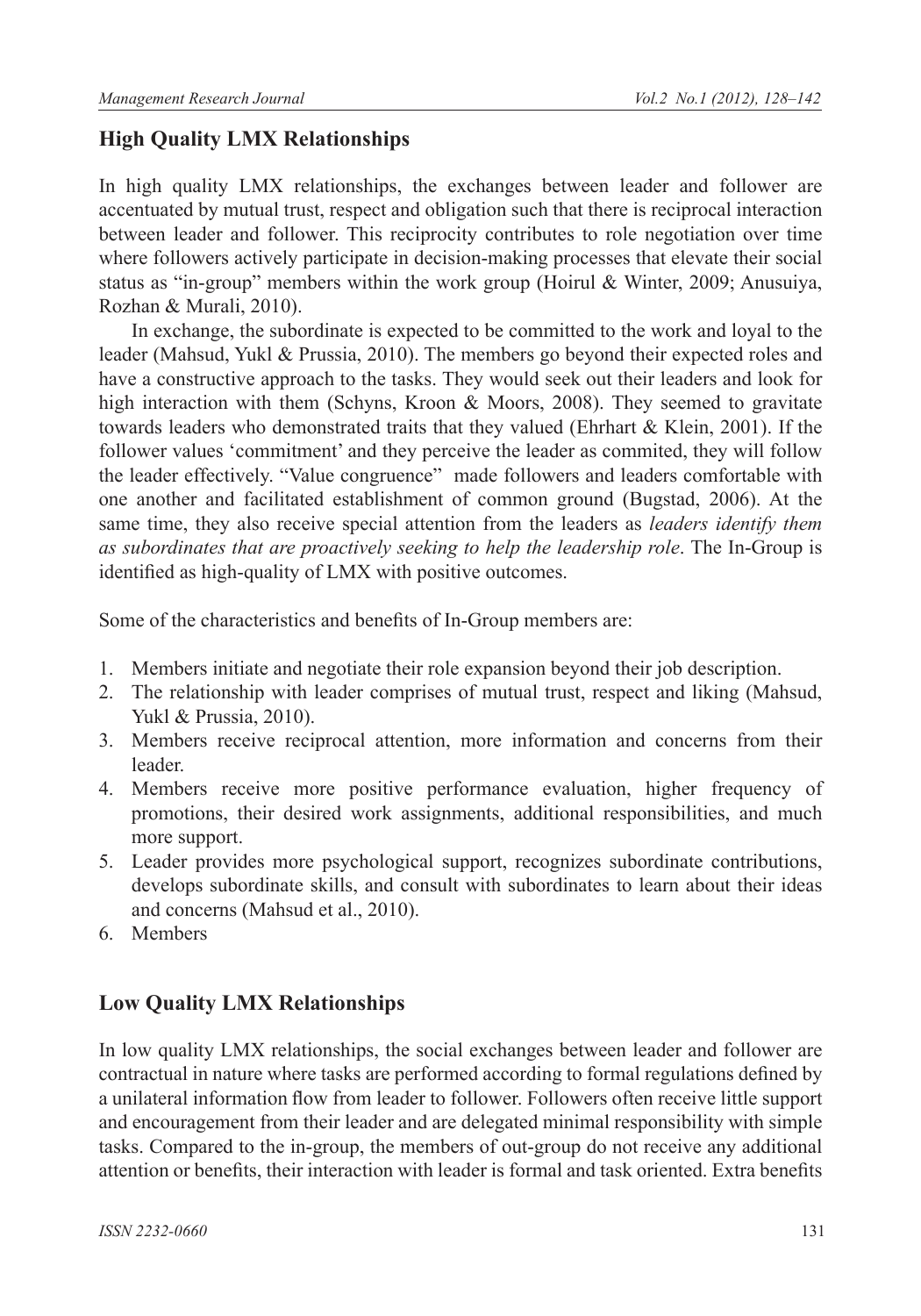are not provided by the leader (Mahsud, Yukl & Prussia, 2010). Typically, low quality LMX relationships are characterized by a wider social distance between leader and follower such that followers take on an "out-group" social status (Hoirul & Winter, 2009). The out-group is a low degree LMX and as expected only provides mediocre result.

Some of the characteristic of Out-Group members are:

- 1. The communication or interaction between the leader and member is formal, more like scripted gestures between two strangers.
- 2. Leader tries to influence the subordinate but there is little reciprocity.
- 3. Subordinate is primarily concerned with fulfillment of self-interest.

### **Strengths of LMX**

Among the strengths of LMX include:

- 1. Practicality: It is very easy to identify the In-Group and Out-Group in any organization; it provides good reason of why not all individuals perform equally. It also provides a good model to integrate out-group with in-group.
- 2. Importance of communication: It provides a strong base to give due importance to aspects of communication and exchanges between leader and members.

# **Criticism of LMX**

Among the criticism of LMX include:

- 1. Conflicts Ethics: While the law governs the corporate to be fair and prohibit any discrimination, the identification of Out-Group and In-Group itself is a form of segregation. It is often hard to be convinced that such segregation is indeed intended to promote organizational citizenship of the out-group and would not be used for any other purpose. Nevertheless, it is recognized that leader's behavior can sometimes be dysfunctional (Scandura, 1999) where the quality of social exchange affects the leader's reward and resource allocation decision, preferring mainly in-group members (Othman, Foo & Ng, 2010).
- 2. Measurement Method: Although there are several LMX questionnaires, each focus on some dimensions. There is no comprehensive measurement method that has been created and studied (Northouse, 2006).

Dansereau (1995) argues that leaders provide support for followers' self-worth, whereas followers return with satisfying performance, meaning that whereas leader and follower share a positive relationship, the basis for this relationship is different for leader and follower.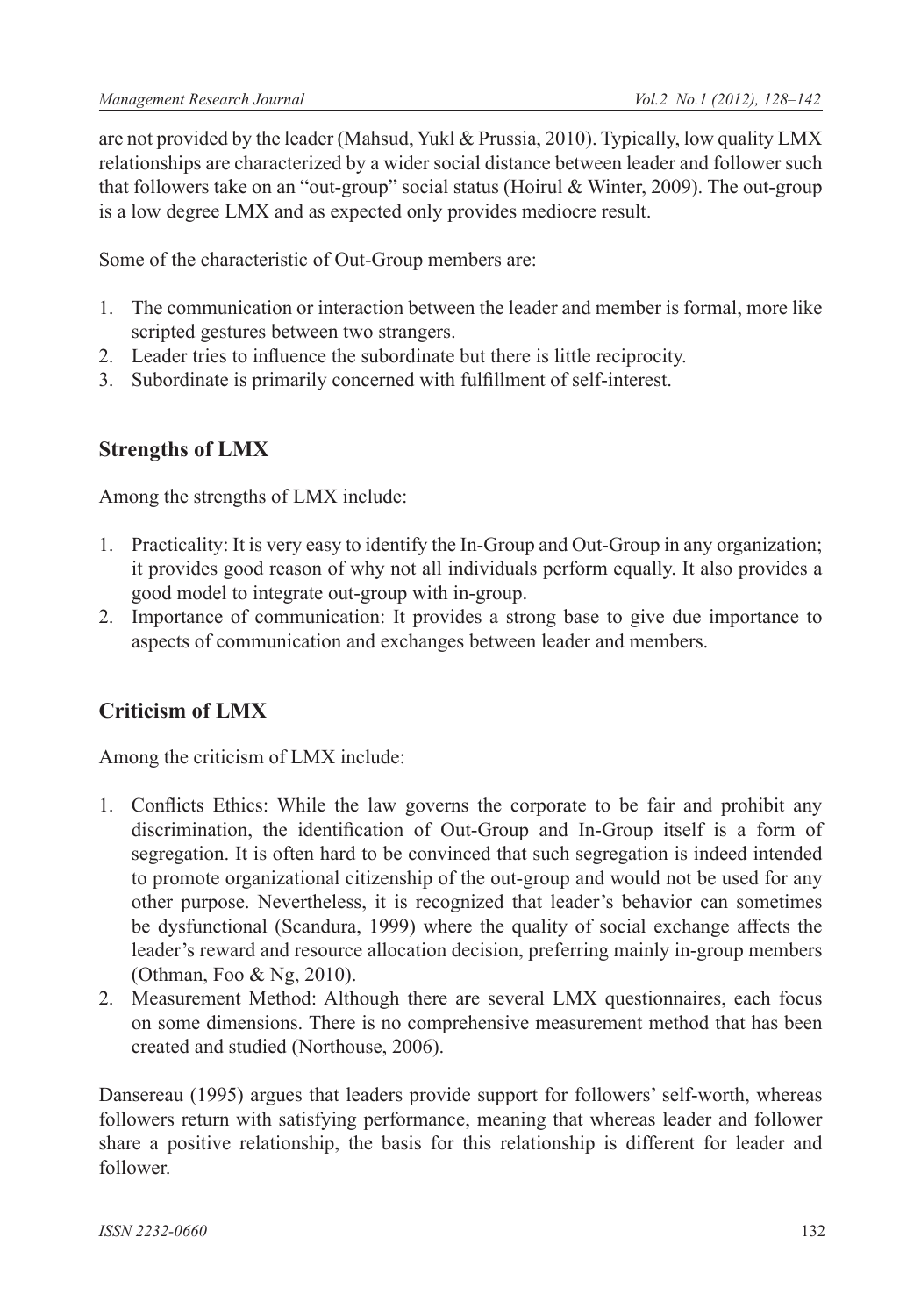The development of LMX may also be affected by contextual variables (Liden et al., 1997). It may be more difficult for the leader to develop favorable exchange relationships when the work unit or team has many members, when the members are only temporarily assigned to the team, when the members are widely dispersed and seldom interact with the leader, when the leader is overloaded with responsibilities and has little time for interaction with individual members, or when the leader has little power to provide rewards and benefits desired by members. The extent to which leaders develop different LMX relationships with their subordinates is probably affected by other aspects of the situation as well, such as the organizational culture, human resource practices, and the type of team or work unit (Henderson et al., 2009).

Another antecedent of LMX is leader behavior, but the theory does not clearly explain how this behavior is related to the quality of the exchange relationship with a subordinate. Causality in both directions is possible, because leader behavior can influence how the exchange relationship develops, but leader perception of a subordinate's competence and loyalty influences the choice of behavior (Graen and Scandura, 1987; Keller and Dansereau, 1995).

LMX can be applied to many types of organizations and can be used by managers at all levels within an organization as indicated in Table 1. The quality of a leader's exchange relationships with subordinates has important implications for leadership effectiveness. A leader who is able to develop high quality relationships with most or all subordinates is likely to be more effective than a leader who is unable to develop high quality relationships (Graen and Uhl-Bien, 1995).

Empirical studies have found a positive correlation between LMX quality and several indicators of leadership effectiveness (e.g. Graen and Uhl-Bien, 1995; Harris et al., 2009; Schriesheim et al., 1999). Gerstner and Day (1997) had found that LMX correlate positively with several desirable outcomes, including: subordinate performance, job satisfaction, and organizational commitment. Liao et al. (2010) also recently found a statistically significant relationship between LMX and employee creativity, and Wilson et al. (2010) speculated that there are likely additional benefits of achieving high LMX relationships such as employee willingness to share important information with the leader.

Several empirical tests of the LMX model have also confirmed that leaders (i.e. supervisors/managers) allot membership in the in-group and out-group based on personal characteristics that are often unrelated to performance (Dansereau, Graen & Haga, 1975; Liden & Graen, 1980; Graen, Liden & Hoel, 1982; Scandura, Graen & Novak, 1986; Dienesch & Liden, 1986). A favorable exchange relationship is more likely when the subordinate is perceived to be competent and dependable, and the subordinate's values, attitudes, and demographic attributes are similar to those of the leader. Some personality traits for the leader and subordinate (e.g. agreeableness, extroversion, positive affectivity) may also be related to LMX. However, the number of studies on traits is too small to reach any firm conclusions, and the studies did not include mediating variables such as leader behavior to explain the relationship (Mahsud et al., 2010).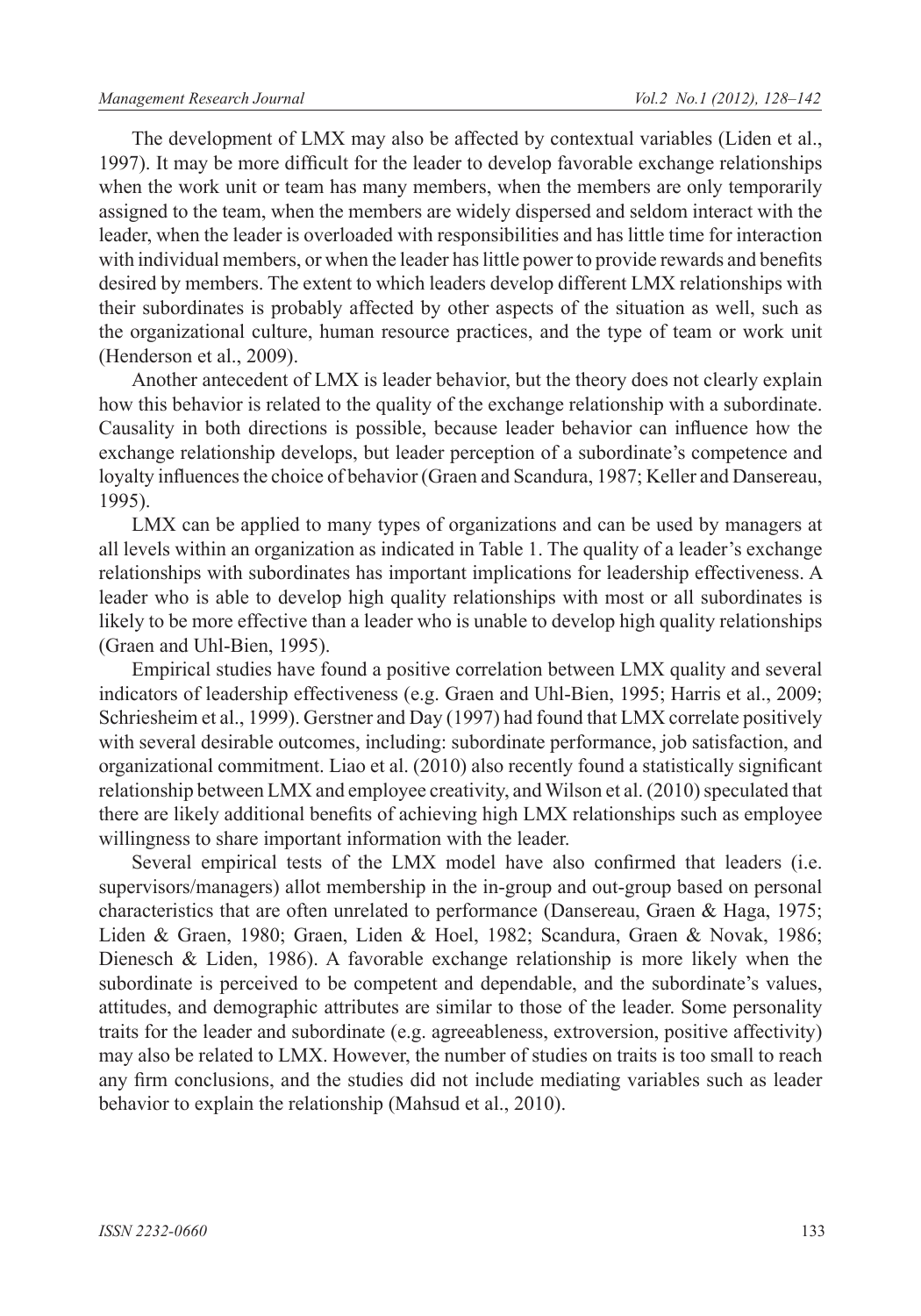| Main Focus<br>of Study                    | Researchers<br>of article                                        | Variables                                                  | Description                                                                                                                                                                                                                                                                                                                                                                                                                                 |
|-------------------------------------------|------------------------------------------------------------------|------------------------------------------------------------|---------------------------------------------------------------------------------------------------------------------------------------------------------------------------------------------------------------------------------------------------------------------------------------------------------------------------------------------------------------------------------------------------------------------------------------------|
| Demographic<br>variables on<br><b>LMX</b> | Hoirul & Winter<br>(2009)                                        | Demographic<br>variables                                   | $\bullet$<br>Age, gender, organizational tenure (most<br>common)<br>Life experiences & social ethnic (Based on<br>$\bullet$<br>life experiences similarities of leader and<br>member)<br>$\bullet$<br>Unit/platoon, rank, type of service & length<br>of service (in military) (Hoirul & Winter,<br>2009)                                                                                                                                   |
| Antecedent<br>of LMX                      | • Mahsud et al.<br>(2010);                                       | Leader                                                     | Personality traits of the leader<br>$\bullet$                                                                                                                                                                                                                                                                                                                                                                                               |
|                                           | · Schyns, Kroon<br>& Moors<br>(2008);<br>• Arup et al.<br>(2005) |                                                            | Leader behavior (Mahsud et al. (2010)<br>looked at leader empathy, ethical leadership<br>& relations-oriented behaviors)                                                                                                                                                                                                                                                                                                                    |
|                                           |                                                                  | $Leader -$<br>Subordinate's<br>perception of<br>each other | $\bullet$<br>Favourable relationship with leader when<br>subordinate is perceived to be competent<br>and dependable, and the subordinate's<br>values, attitudes, and demographic<br>attributes are similar to those of the leader<br>agreeableness, extroversion, positive<br>$\bullet$<br>affectivity (similar to leader's personality)<br>(Schyns, Kroon & Moors, 2008)                                                                   |
|                                           |                                                                  | Contextual<br>variables                                    | Work conditions: Difficult when the work<br>$\bullet$<br>unit or team has many members, when the<br>members are temporary workers, when the<br>members are widely dispersed and seldom<br>interact with the leader, when the leader is<br>overloaded with responsibilities and has<br>little time for interaction with individual<br>members, or when the leader has little<br>power to provide rewards and benefits<br>desired by members. |
|                                           |                                                                  |                                                            | Organization conditions: organizational<br>culture (Arup et al., 2005), human resource<br>practices, and the type of team or work unit                                                                                                                                                                                                                                                                                                      |
| Outcome<br>of LMX                         | Schyns &<br>Wolfram (2008)                                       | Variety of<br>outcomes                                     | Attitudes: job satisfaction, commitment<br>(Schyns & Wolfram, 2008)                                                                                                                                                                                                                                                                                                                                                                         |
|                                           |                                                                  |                                                            | Well-being: occupational self efficacy (Schyns<br>& Wolfram, 2008)                                                                                                                                                                                                                                                                                                                                                                          |
|                                           |                                                                  |                                                            | Performance: Goal fulfillment (Schyns &<br>Wolfram, 2008)                                                                                                                                                                                                                                                                                                                                                                                   |
| Measure<br>of LMX                         | O'Donnell, Yukl<br>& Taber (2012)                                | Variables in<br>LMX-MDM 12<br>item instrument              | Replicate instrument in a different sample                                                                                                                                                                                                                                                                                                                                                                                                  |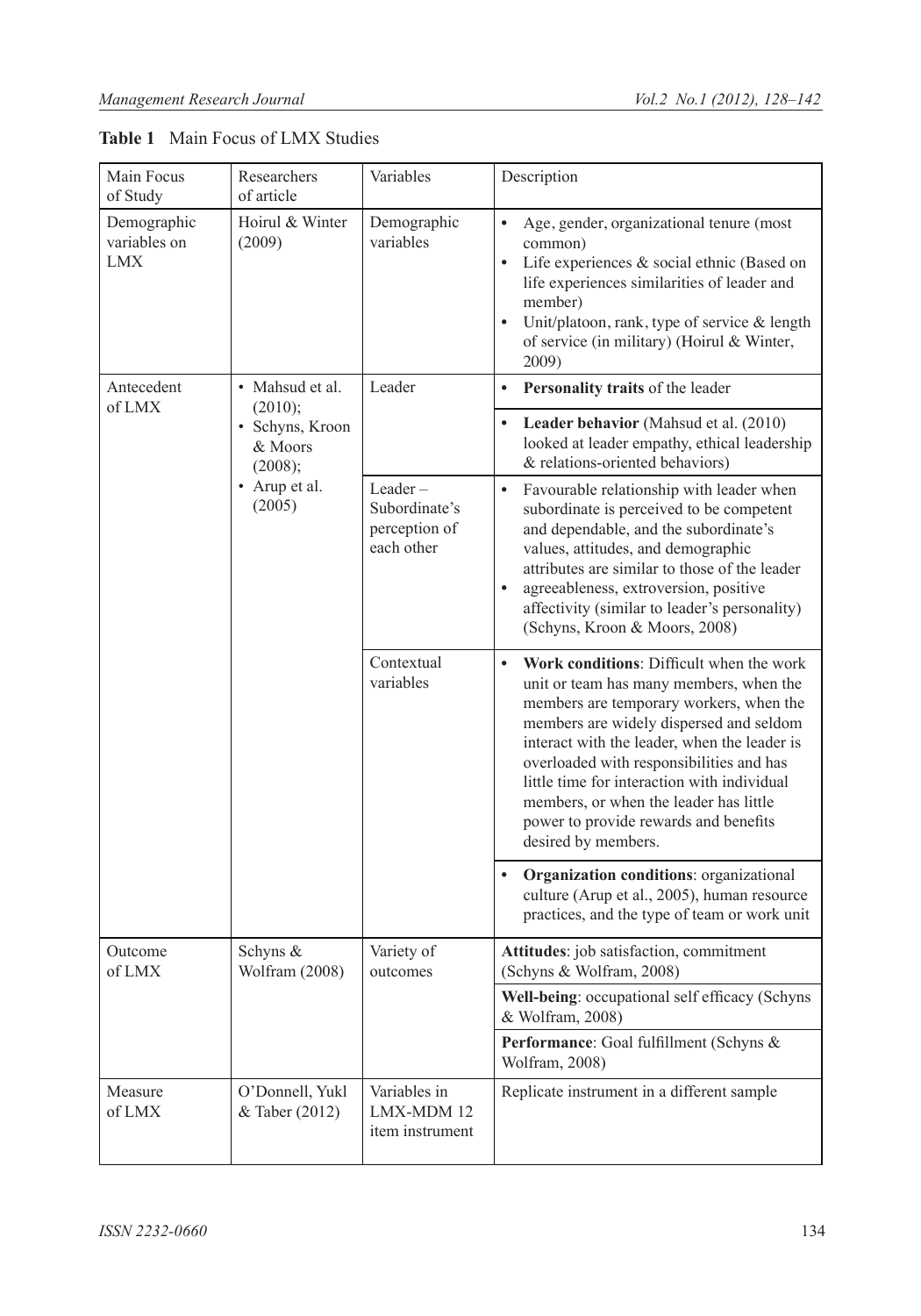### **Instruments Used to Measure LMX**

Many different questionnaires have been used by researchers to study LMX theory. All of them have been designed to measure the quality of the working relationship between leaders and followers. Among them are LMX-7 and LMX-MDM as indicated in Table 2.

**LMX-7**. LMX-7 instrument was developed by Scandura and Graen (1984). Graen and Uhl-Bien (1995) provided additional support for the validity of this questionnaire (O'Donnell, Yukl & Taber (2012). LMX-7 measures three dimensions of leader-member relationships: respect, trust and obligation. Each item had a seven-point Likert response format with anchors for each response choice (1 "Disagree Strongly" to 7 "Agree Strongly"). Sample items include:

- how well does your boss understand and appreciate your talents and potential;
- how much confidence does your boss have in your ability to do the work;
- how willing are you to do extra work to help your boss deal with a difficult problem; and
- how would you describe the relationship between you and your boss?

LMX-MDM. Liden and Maslyn's (1998) developed the multi-dimensional model of leadermember exchange (LMX-MDM) scale, comprising 12 items, and used it to measure the quality of relationship between respondents and their superiors. The LMX-MDM scale incorporates the dimensions of affect, loyalty, contribution and professional respect, with each dimension consisting of three items. LMX quality is the summation of all the LMX dimensions. Affect refers to the subordinate's liking of the supervisor of a dyad. A sample item is "I like my supervisor very much as a person" (Liden and Maslyn, 1998). Loyalty refers to the extent to which the subordinate feels the leader will publicly support the subordinate's actions and character. A sample item is "My supervisor would come to my defense if I were 'attacked' by others" (Liden and Maslyn, 1998). Professional respect refers to the subordinate's perception of the degree to which his or her supervisor excels at work. A sample item is "I respect my supervisor's knowledge of and competence on the job" (Liden and Maslyn, 1998). Contribution refers to the degree to which the subordinate is willing to work hard and apply extra effort to meet his or her supervisor's work goals. A sample item is "I do work for my supervisor that goes beyond what is specified in my job description" (Liden and Maslyn, 1998). Each item had a seven-point Likert response format with anchors for each response choice (1 "Disagree Strongly" to 7 "Agree Strongly").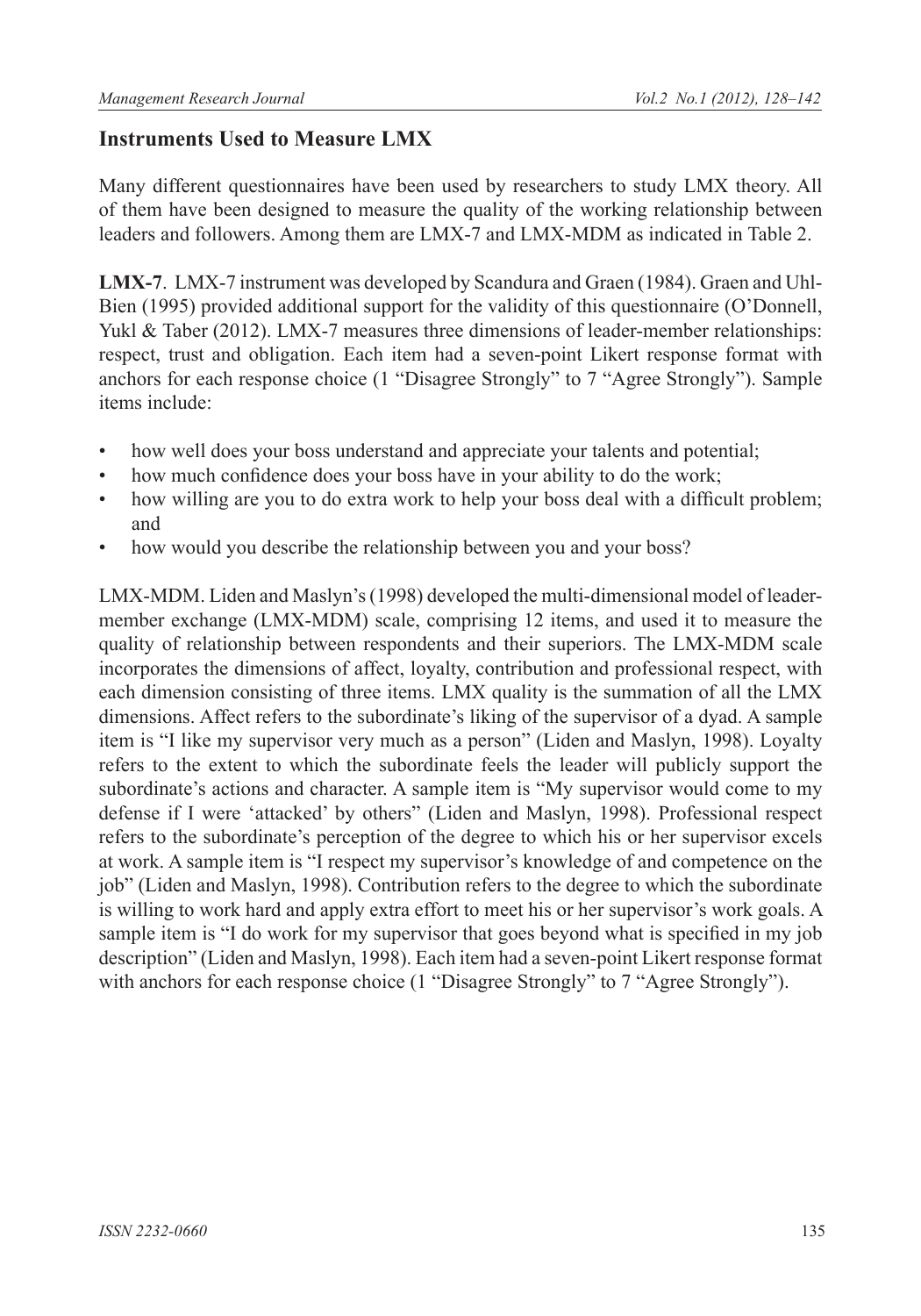| Researchers<br>of article         | Sample Used                                                                                                                                                                                                                                      | <b>Instrument Used</b>                                                                                                                                  | Developed by                            |
|-----------------------------------|--------------------------------------------------------------------------------------------------------------------------------------------------------------------------------------------------------------------------------------------------|---------------------------------------------------------------------------------------------------------------------------------------------------------|-----------------------------------------|
| Schyns &<br>Wolfram<br>(2008)     | 216 employees and<br>supervisors in banks<br>and insurances                                                                                                                                                                                      | LMX-MDM 12 items<br>instrument<br>$\triangleright$ 4 dimensions:<br>Affect<br>$\bullet$<br>Loyalty<br>$\bullet$<br>Professional respect<br>contribution | Liden and Maslyn (1998)                 |
| O'Donnell, Yukl<br>& Taber (2012) | 239 respondents from a<br>diverse set of industries,<br>organizations,<br>and occupations.<br>Subordinates of 73<br>middle-level or lower<br>level managers                                                                                      | LMX-MDM 12 item<br>instrument<br>$\geq 4$ dimensions:<br>Affect<br>$\bullet$<br>Loyalty<br>Professional respect<br>contribution                         | Liden and Maslyn (1998)                 |
| Mahsud et al.<br>(2010)           | 218 business students<br>at a university who<br>had regular day jobs<br>rated their immediate<br>boss from a variety<br>of industries (airlines,<br>trucking, software,<br>telecommunications,<br>internet companies,<br>banking, retail stores) | LMX-7 item instrument<br>$\geq$ 3 dimensions:<br>$\bullet$<br>respect,<br>$\bullet$<br>trust<br>obligation                                              | Scandura and Graen<br>(1984)            |
| Hoirul & Winter<br>(2009)         | 109 non-commissioned<br>officers and 421 recruits<br>from 27 platoons in<br>Singapore Armed<br>Forces                                                                                                                                            | LMX-7 item instrument<br>$\geq 3$ dimensions:<br>respect,<br>$\bullet$<br>trust<br>obligation<br>$\bullet$                                              | Developed by Graen &<br>Uhl-Bien (1995) |
| Arup et al. (2005)                | Electronic firms in USA<br>and Iron & steel factory<br>in India                                                                                                                                                                                  | LMX-7 item instrument<br>$\geq$ 3 dimensions:<br>respect,<br>trust<br>obligation                                                                        | Graen & Uhl-Bien (1995)                 |

**Table 2** Sample Group and Instrument Applied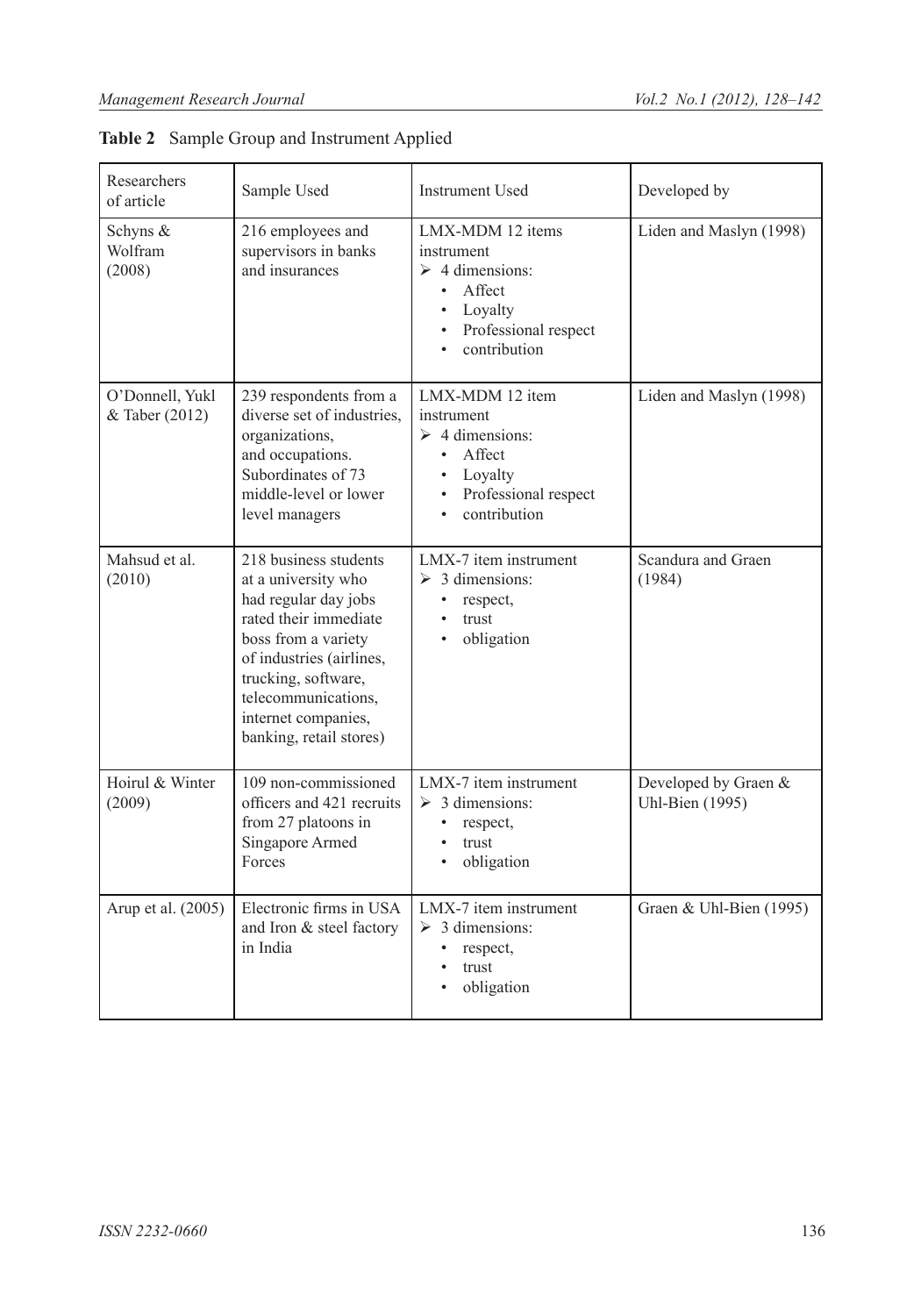#### **METHODLOGY**

The purpose of this preliminary research was to determine the perception of leader-member exchange leadership among Armed Forces personnel in the military. A questionnaire with LMX 7 was distributed to about 200 Armed Forces personnel. The questionnaire was categorized into two parts as follows:

- 1. Respondent demographic profile;
- 2. Leader-member exchange from Scandura and Graen (1984) with three dimensions namely respect, trust and obligation.

The measurement of leader-member relationships is based on a seven-point likert response scale where 1=strongly disagree and 7=strongly agree. The researcher distributed the survey questionnaire with an informed consent from each respondent at the camps. The researchers explained the objectives and the basic instructions of the questionnaires to each respondent. About 68% completed questionnaires were returned and analyzed. The data collected was analyzed descriptively by using mean and percentage. Statistical Package for Social Sciences SPSS 19.0 was utilized.

#### **RESULTS AND DISCUSSION**

As shown in the Table 3, majority of the respondents are between 23-40 years old of age and they represent 90% of the respondents of the study. There are only about 10% of the respondents above the age of 40 years old. Out of the 90%, about 35% of the respondents are between 29 to 35 years old. In the Malaysian Armed Forces, this range of age represents the biggest percentage of its strength. In this survey, the Navy is the highest group of respondents with 56% followed by the Army (32%), and the Air Force (12%).

In terms of number of years of service, majority of the staff have served 13 to 18 years (33%) followed by 7 to 12 years (29%). For those who have served below 6 years, there are only about 13%. Out of the total number of respondents, majority are male (82%) whereas there are only 18% female. In terms of rank structure, Corporal and below contributed 41%, Sergeant 38%, Officers 12% and Warrant Officer 9%. This is in line with the organization structure of Malaysian Armed Forces.

| Item            | $N = 136$ | Percentage |
|-----------------|-----------|------------|
| Age<br>1.       |           |            |
| $\leq$ 28 years | 34        | 25         |
| 29-35 years     | 48        | 35         |
| 36-40 years     | 40        | 30         |
| $>41$ years     | 14        | 10         |

|  | Table 3 Demographic Profile |  |
|--|-----------------------------|--|
|--|-----------------------------|--|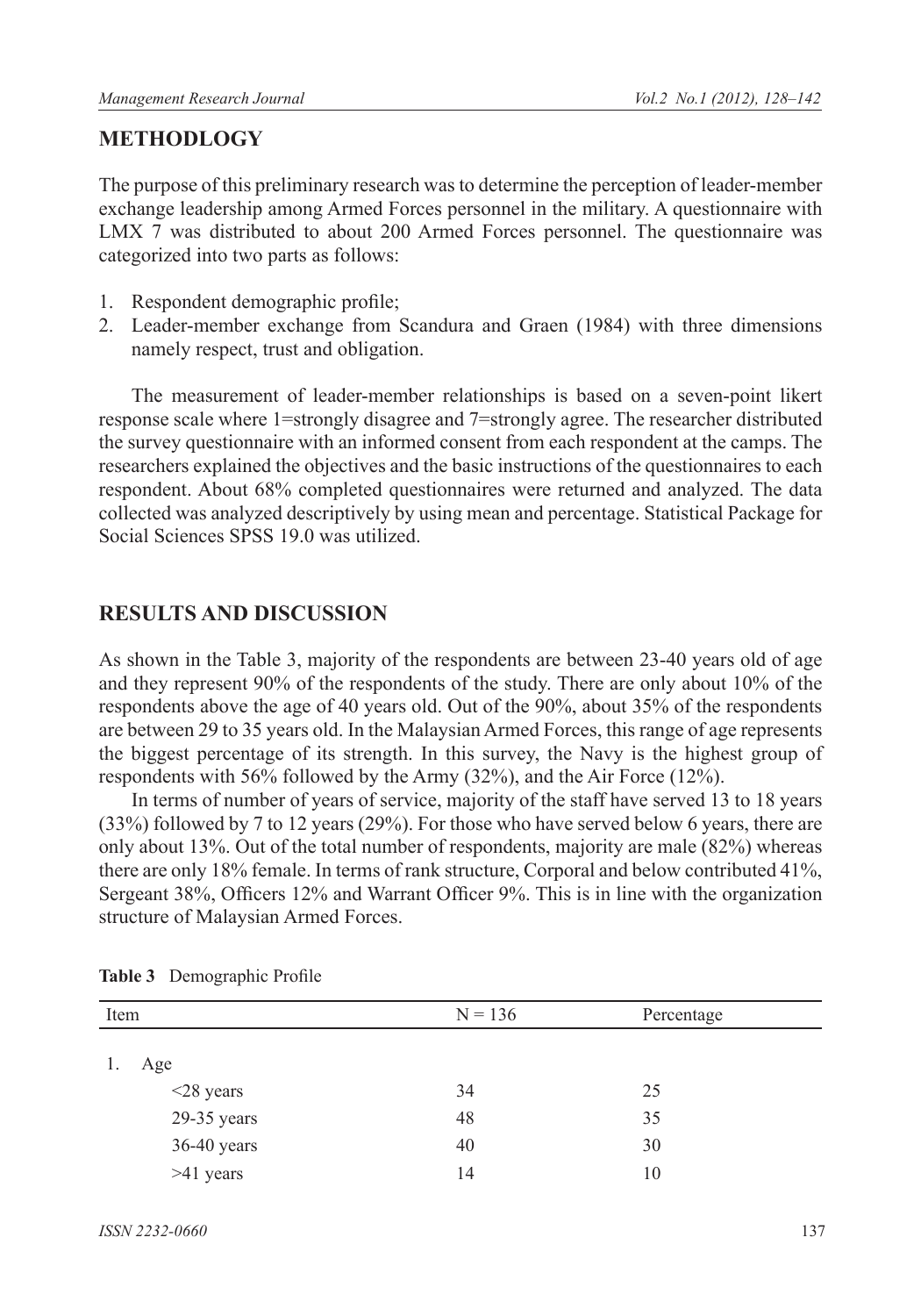|                  | cont Table 3     |     |     |  |
|------------------|------------------|-----|-----|--|
| 2.               | Service          |     |     |  |
|                  | Army             | 43  | 32% |  |
|                  | Navy             | 77  | 56% |  |
|                  | Air Force        | 16  | 12% |  |
| 3 <sub>1</sub>   | Year of Service  |     |     |  |
|                  | $< 6$ years      | 18  | 13  |  |
|                  | 7-12 years       | 39  | 29  |  |
|                  | $13-18$ years    | 45  | 33  |  |
|                  | $> 18$ years     | 34  | 25  |  |
| $\overline{4}$ . | Gender           |     |     |  |
|                  | Male             | 111 | 82  |  |
|                  | Female           | 25  | 18  |  |
| 5.               | Rank             |     |     |  |
|                  | Corporal & below | 56  | 41  |  |
|                  | Sergeant         | 52  | 38  |  |
|                  | Warrant Officer  | 12  | 9   |  |
|                  | Officer          | 16  | 12  |  |

Table 4 indicated the mean scores for the Leader-Member Exchange characteristics of the respondents in the survey. According to the interpretation of the scores: a high score (6 and greater) suggested that the follower has a high quality leader-member exchange relationship with his or her leader. A low score (2 or less) suggested that the follower has a low quality leader-member exchange relationship with his or her leader.

Overall, the members have an average relationship with their leaders as the mean scores ranged from 4.72 to 5.62. It is neither a low nor high quality relationship with their superiors. It is just a normal and standard relationship between the follower and the leader. The findings implied that followers did not perceive that they are either in the 'in-group' or the 'out-group'. This also implied that they did not perceive receiving more or lesser benefits and attention from the leader than others. In other words, followers did not think that the leader practiced the 'in-group' or preferred certain people as their most trusted follower.

As indicated in Table 4, item with the highest mean score of 5.62 is 'I usually know where I stand with my leader'. The personnel in Armed Forces usually go by rank and they know what they can do or cannot do and how they should relate to their superior within their stipulated rank. Even though they may be a friend or a relative to the leader, they have to adhere strictly to the Armed Forces' rules and regulations.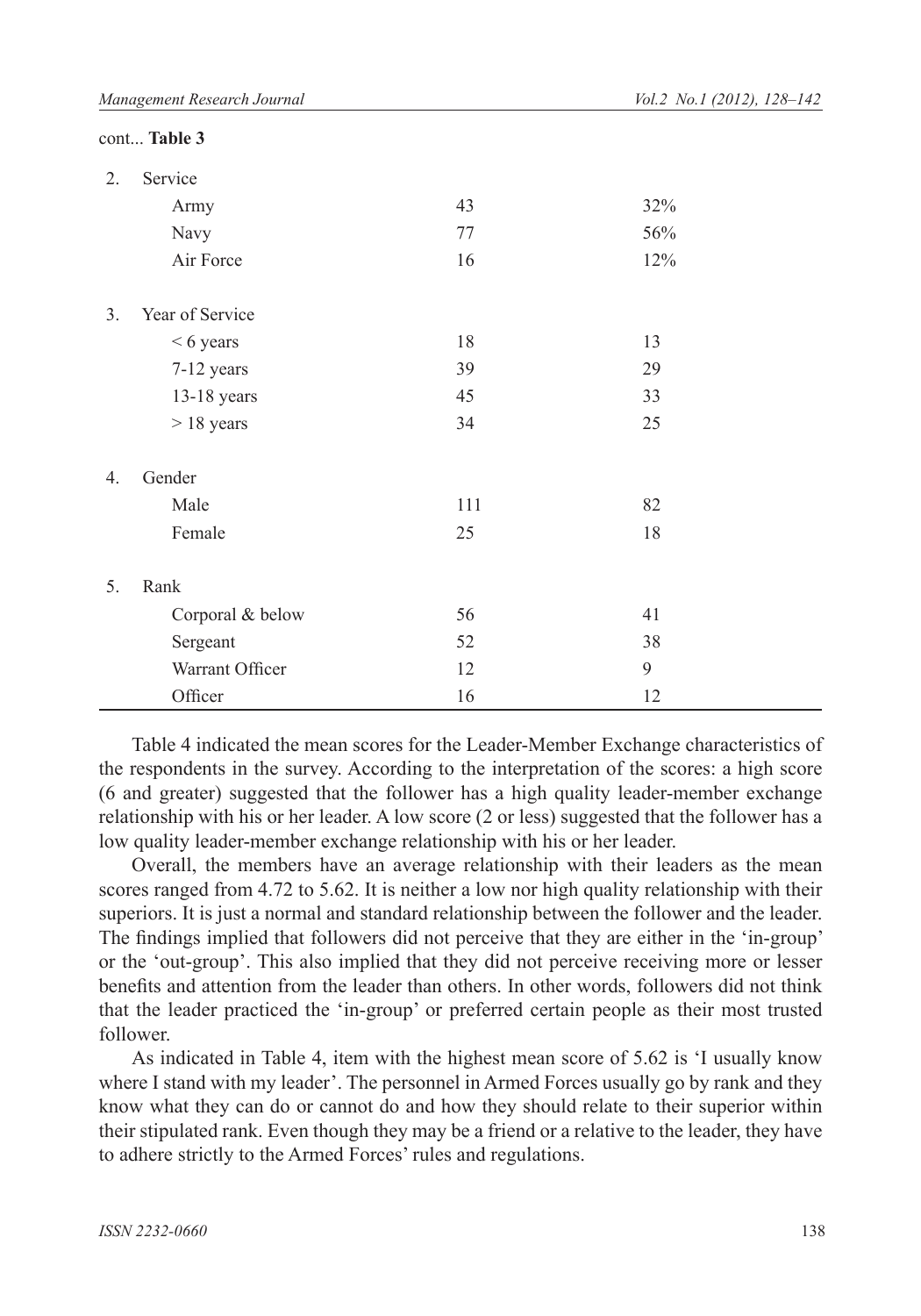The item with the second highest mean score of 5.37 is 'My working relationship with my leader is effective' and the third highest mean score of 5.28 is 'Regardless of how much power my leader has built into his/her position, my leader would be personally inclined to use his/her power to help me solve problems in my work'. This indicated that although there seemed to be no 'in-group' and 'out-group', the members found the working relationship with the leader as an effective one. They indicated that although their leader might have a lot of power in his or her high rank, he or she would not hesitate to use their authority to help the members solve their problems. This is due to the strong team spirit of the Armed Forces that if one member get defeated, the whole troop will get defeated. They practiced either they sink or float together as a group.

| No.            | <b>Items</b>                                                                                                                                                                    | Mean |
|----------------|---------------------------------------------------------------------------------------------------------------------------------------------------------------------------------|------|
| 1.             | I usually know where I stand with my leader.                                                                                                                                    | 5.62 |
| 2.             | My leader has enough confidence in me that he/she would defend and<br>justify my decisions if I were not present to do so.                                                      | 4.72 |
| 3 <sub>1</sub> | My working relationship with my leader is effective.                                                                                                                            | 5.37 |
| 4.             | My leader understands my problems and needs.                                                                                                                                    | 5.18 |
| 5.             | I can count on my leader to "bail me out," even at his or her own<br>expense, when I really need it.                                                                            | 5.09 |
| 6.             | My leader recognizes my potential.                                                                                                                                              | 5.18 |
| 7.             | Regardless of how much power my leader has built into his/her position,<br>my leader would be personally inclined to use his/her power to help me<br>solve problems in my work. | 5.28 |

**Table 4** Leader-Member Exchange Characteristics

LMX postulated that all leadership relationships are not created equal (Gerstner  $\&$ Day, 1997). The same leader may have different relationships with different members with whom he interacts. Those closest to the leader and whom the leader trusted the most are known as the in-group. On the other hand, those whom the leader trusted the least are known as the out-group. However, in this study, the findings indicated otherwise. The findings showed that there was no inequality and the leader did not practice favouratism (in-group) or out-group among his followers. All the Armed Forces personnel perceived that they have the same quality leader-member relationship as other personnels.

The item with the lowest mean score of 4.72 is 'My leader has enough confidence in me that he or she would defend and justify my decisions if I were not present to do so'. This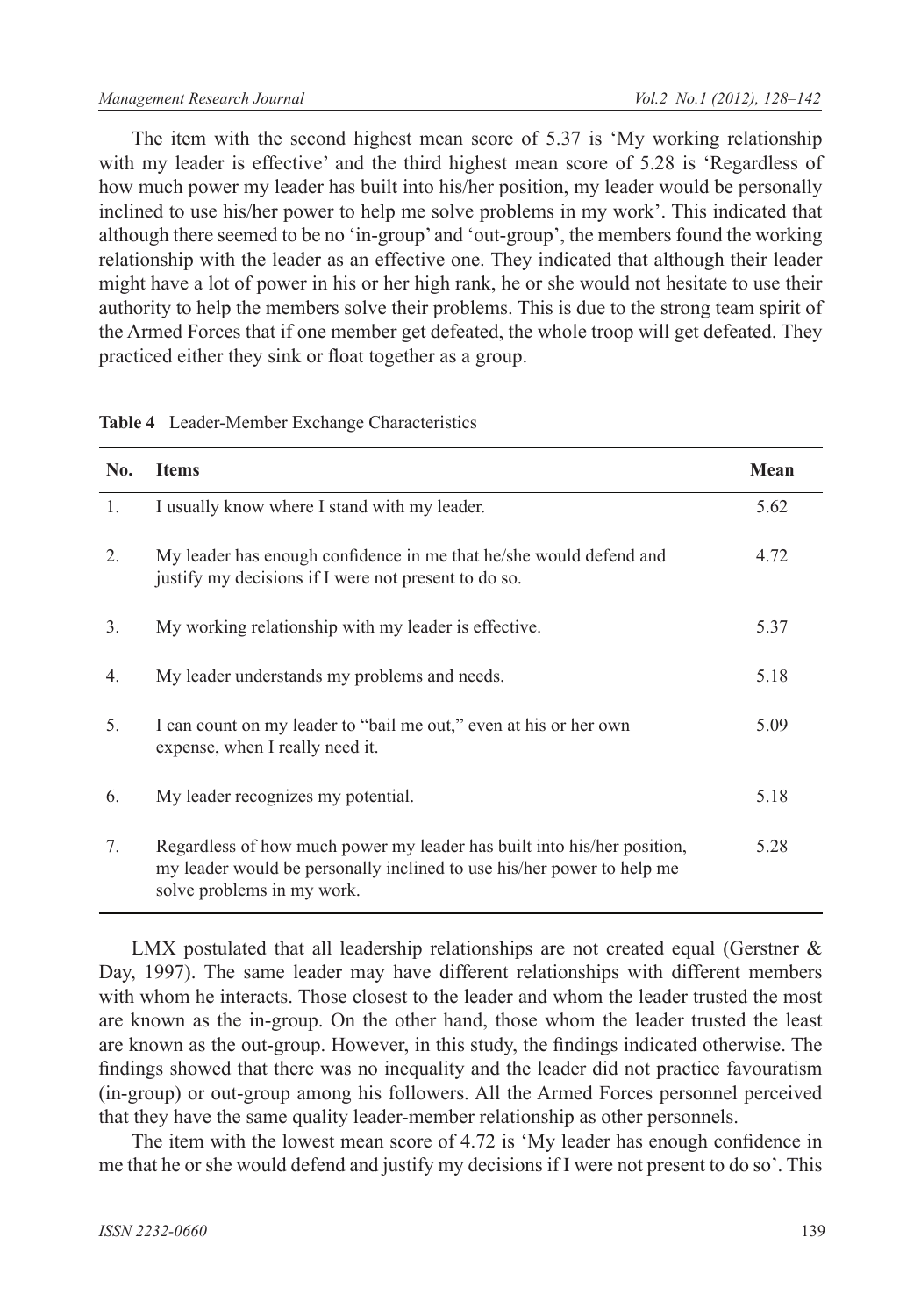indicated that members perceived that although the leader might have enough confidence in them, the leader might defend them only selectively according to situations if they were not present to do so. They would still be called in-person to give their explanation or justification for their decisions.

#### **CONCLUSION AND RECOMMENDATION**

The purpose of this research was to determine the perception of leader-member exchange leadership among Armed Forces personnel in the military. A questionnaire with LMX 7 was distributed to about 200 Armed Forces personnel. The data collected was analyzed descriptively by using mean and percentage. Overall, the quality of relationship between leader and member is positive but only average. It is suggested that intervention including LMX training for leaders that might lead to higher LMX. The findings also indicated that LMX theory of in-group and out-group appeared not to be applicable in the military setting. However, this finding is not conclusive. It cannot be denied that a leader having quality relationship with his members will bring to better trust and performance. Furthermore, LMX 7 is limited in scope and not a comprehensive measurement of the leader-member exchange relations. Therefore, more studies are needed to explore the quality relationship between leader-member. Future studies can be extended by using a different LMX questionnaire such as LMX-MDM by Liden and Maslyn (1998). Continued LMX studies are much needed as this leadership approach addresses a process centered in the interactions between leaders and followers. LMX theory tells managers to be aware of how they relate to their subordinates. They have to practice sensitivity to whether some subordinates receive special attention and some do not. Managers have to be fair to all employees and allow them to become involved in the work of the unit as they want to be. Employees should be respected as unique individuals.

#### **REFERENCES**

- Anusuiya Subramaniam, Rozhan Othman & Murali Sambasivan (2010). Implicit leadership theory among Malaysian managers: impact of the leadership expectation gap on leader-member exchange quality. *Leadership & Organization Development Journal*, 31(4), 351–371.
- Arup Varma, Ekkirala S. Srinivas and Linda K. Stroh (2005). A Comparative Study of the Impact of Leader-Member Exchange in US and Indian Samples, *Cross Cultural Management*, 12 (1), 84‒95.
- Bass, B.M. (1990). *Handbook of leadership: A survey of theory and research*. New York: Free Press.
- Bockhorn, L. (2000). Women at arms. *Policy Review*, 102, 70‒78.
- Bugstad, K. (2006). A fresh look at followership: a model for matching followership and leadership styles, *Journal of Behavioural and Applied Management*, 7(3), 304‒318.
- Carbone, E. C. (2001). Job Satisfaction, occupational stress, and personality characteristics of air force military training instructors. *Military Medicine*, 166(9), 800‒802.
- Dansereau, F. (1995). A dyadic approach to leadership: creating and nurturing this approach under fire. *Leadership Quarterly*, 6, 479-90.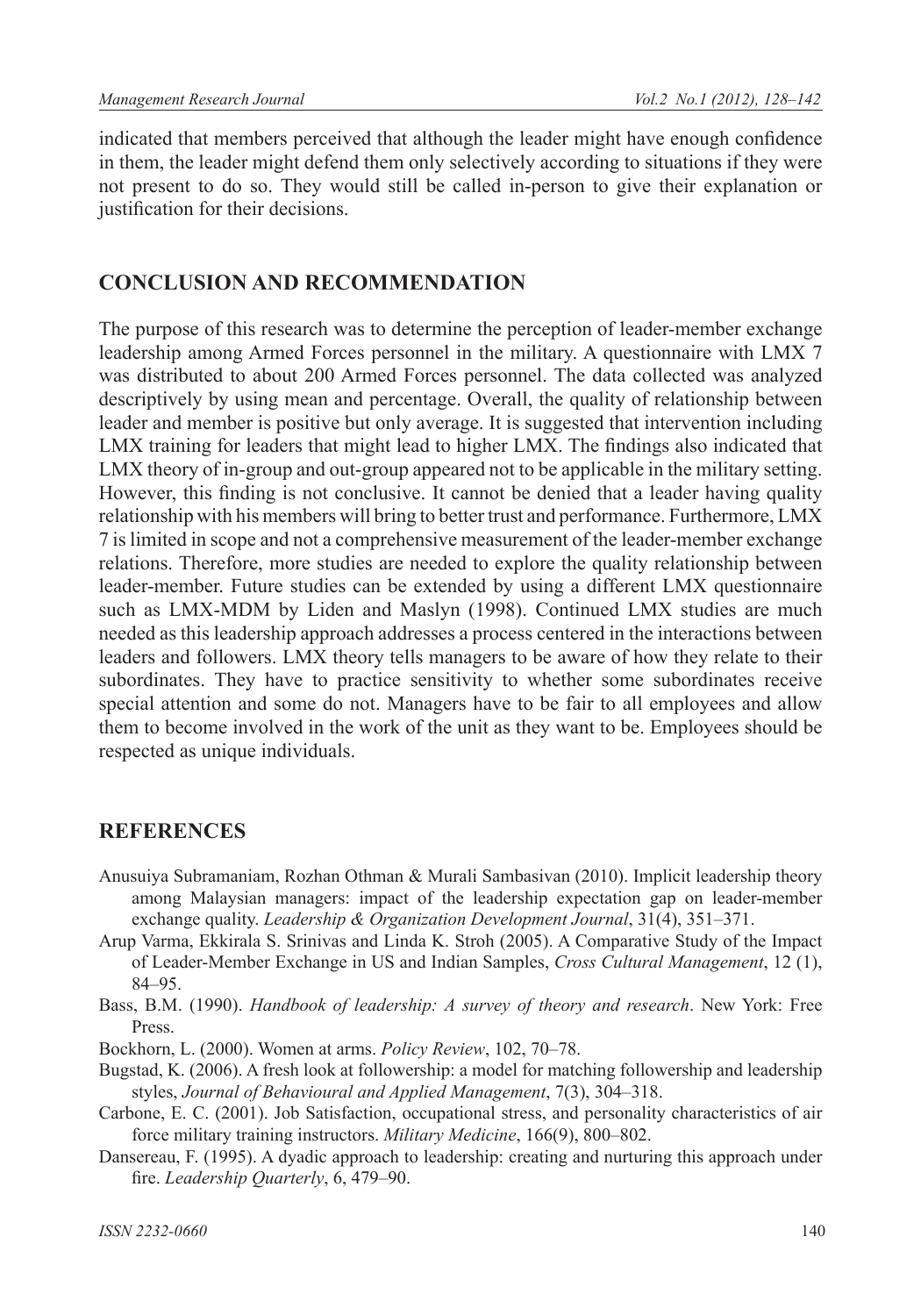- Dansereau, F. Jr., Graen, G., & Haga, W.J. (1975). A vertical dyad linkage approach to leadership within formal organizations – A longitudinal investigation of the role making process. *Organizational Behavior and Human Performance*, 13, 46-78.
- Dienesch, R.M. and Liden, R.C. (1986). Leader-member exchange model of leadership: a critique and further development. *The Academy of Management Review*, 11(3), 618–34.
- Ehrhart, M.G. & Klein, K.J. (2001). Predicting follower's preferences for charismatic leadership: the influence of follower values and personality. *Leadership Quarterly*, 12, 153–179.
- Graen, G. (1976). Role making processes within complex organizations. In M.D. Dunette (Ed.) *Handbook of Industrial and Organizational Psychology*, Chicago: Rand McNally, 1201–1245.
- Graen, G. and Cashman, J.F. (1975). A role making model of leadership in formal organizations: a developmental approach. In Hunt, J.G. and Larson, L.L. (Eds). *Leadership Frontiers*. Kent, OH: Kent State University Press, 143–65.
- Graen, G., Liden, R., & Hoel, W. (1982). Role of leadership in the employee withdrawal process. *Journal of Applied Psychology*, 67, 868‒872.
- Graen, G.P. & Scandura, T.A. (1987). Towards a psychology of dyadic organizing. *Research in Organizational Behaviour*, 9, 175‒208.
- Graen, G.P. & Uhl-Bien, M. (1995). Relationship-based approach to leadership, development of leader-member exchange (LMX) theory of leadership over 25 years: applying a multilevel multi-domain perspective. *Leadership Quarterly*, 25, 219-47.
- Gerstner, C.R. & Day, D.V. (1997). Meta-analytic review of leader-member exchange theory: correlates and construct issues, *Journal of Applied Psychology*, 82(6), 827–44.
- Harris, K.J., Wheeler, A.R. & Kacmar, K.M. (2009). Leader-member exchange and empowerment: direct and interactive effects on job satisfaction, turnover intentions, and performance. Leadership Quarterly, 20, 371–82.
- Henderson, D.J., Liden, R.C., Glibkowski, B.C. & Chaudhry, A. (2009). LMX differentiation: a multilevel review and examination of its antecedents and outcomes. *Leadership Quarterly*, 20, 517‒34.
- Hoirul Hafiidz Maksom & Winter, R. (2009). Leader-member exchange differentiation in the military platoon, *Leadership & Organization Development Journal*, 30 (8), 696–708.
- Keller, T. & Dansereau, F. (1995). Leadership and empowerment: a social exchange perspective. *Human Relations*, 48, 127‒46.
- Liao, H., Liu, D. & Loi, R. (2010). Looking at both sides of the social exchange coin: a social cognitive perspective on the joint effects of relationship quality and differentiation on creativity. Academy of Management Journal, 53(5), 1090-109.
- Liden, R.C. & Graen, G. (1980). Generalizability of the vertical dyad linkage model of leadership. *Academy of Management Journal*, 23, 451‒465.
- Liden, R.C., Sparrowe, R.T. & Wayne, S.J. (1997). Leader-member exchange theory: the past and potential for the future. *Research in Human Resource Management*, 15, 47–119.
- Liden, R.C. & Maslyn, J.M. (1998). Multidimensionality of leader-member exchange: an empirical assessment through scale development. *Journal of Management*, 24(1), 43‒72.
- O'Donnell, M., Yukl, G. & Taber, T. (2012). Leader behavior and LMX: A constructive replication. *Journal of Managerial Psychology*, 27(2), 143‒154.
- Othman, R., Foo, F.E. & Ng, L.S. (2010). Understanding dysfunctional leader-member exchange: antecedents and outcomes. *Leadership & Organization Development Journal*, 31(4), 337‒350.

Northouse, P.G. (2006). *Leadership, theory and practice*. Thousand Oaks, CA: Sage Publications.

Mahsud, R., Yukl, G. & Prussia, G. (2010). Leader, empathy, ethical leadership, and relationsoriented behaviors as antecedents of leader-member exchange quality, *Journal of Managerial Psychology*, 25(6), 561‒577.